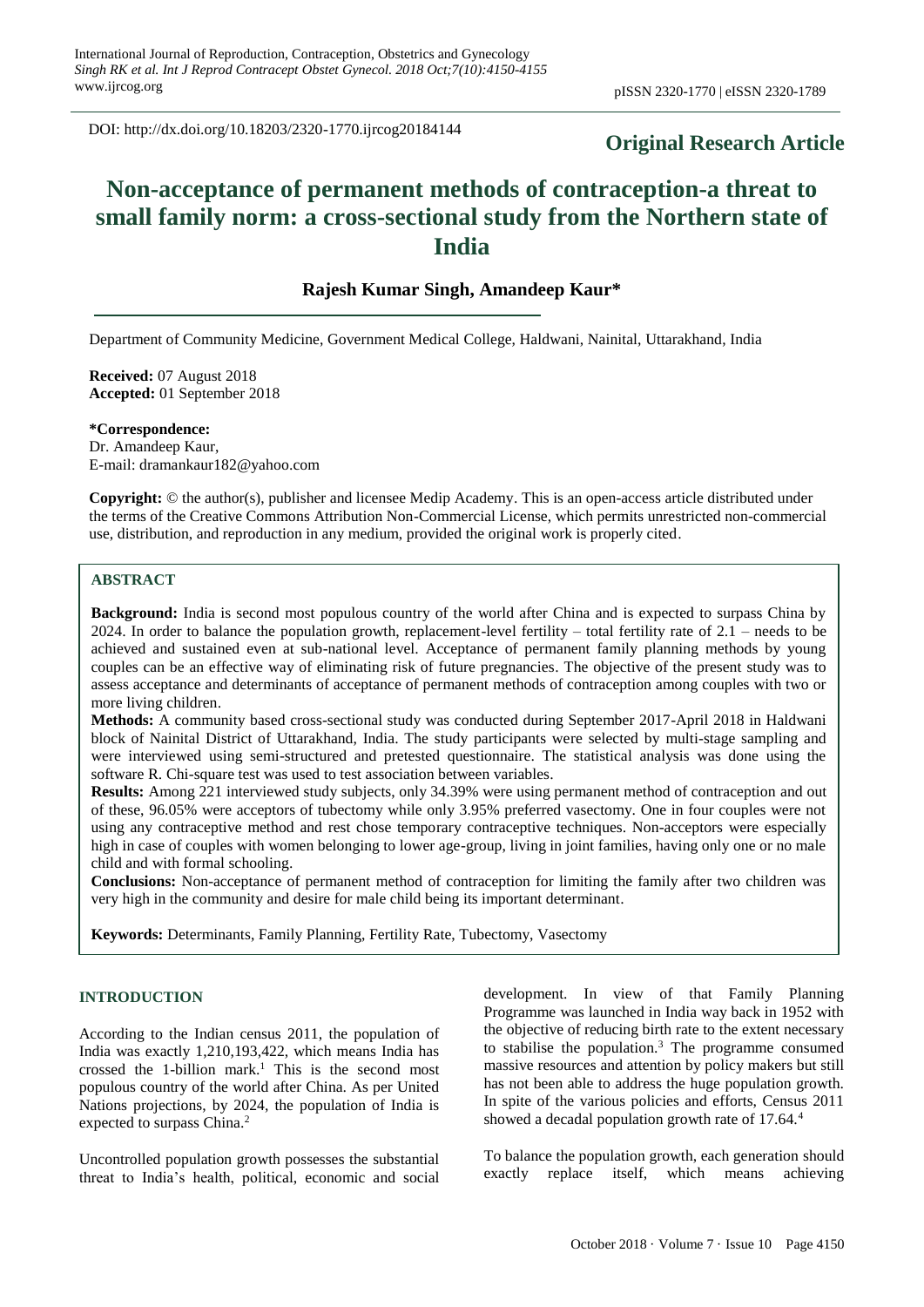replacement-level fertility – total fertility rate (TFR) of 2.1-sustained over a sufficiently long period; this also means two children per woman.<sup>5</sup> The Two-Child Norm policy was first recommended by the National Development Council's Committee on Population in 1992 in order to move India towards its goal of replacement level fertility by 2010; which has been introduced and revoked in many states of India over time.<sup>6</sup>

According to Sample Registration Survey, the TFR in India still was 2.3 in 2016.<sup>7</sup> So the National Health Policy 2017 has again set the target to reduce total fertility rate (TFR) to 2.1 at sub-national and national level by 2025.<sup>8</sup> In view of that "two-child" norm becomes imperative.

Indian states of Kerala and Tamil Nadu achieved TFR of 2.1 with the start of the millennium with substantially lower expenditure per eligible couple due to high acceptance rate of sterilization a contraceptive method.<sup>9</sup>

Therefore, acceptance of permanent family planning methods by young couples with two living children is most safe and cost-effective way of eliminating the risk of future pregnancies thus sustaining to two child policy and preventing further population growth. In fact, in India the scope of permanent methods of family planning has been broadened to include families with one child.<sup>10</sup> However, National family Health Survey (NFHS)-4 statistics have shown reduction in male and female sterilization by 0.7% and 1.3% respectively.<sup>11</sup>

Surprisingly a similar trend was noted in Uttarakhand state with reduction rate of 1.1% for vasectomy and 5.2% for tubectomy.<sup>12</sup> Non-acceptance of the permanent method of contraception by couples with two living children is a threat to two child norm and achievement of TFR of 2.1.

There is a paucity of studies regarding acceptance of permanent methods of family planning among the most eligible and priority group, i.e., couples with more than two living children. Therefore, the present study was conducted in Haldwani Block of Nainital district of Uttarakhand to assess the acceptance of permanent methods of family planning and determine sociodemographic factors associated with non-acceptance among families where women are in reproductive age group of 20-49 years with two or more living children.

#### **METHODS**

Study design: A community based cross sectional study conducted during September 2017-April 2018.

Study settings: Study was conducted in the Haldwani block of Nainital district of Kumaon Division of Uttarakhand state of India. Haldwani has the maximum population among the eight subdivisions of the Nainital district. Government Medical College and Hospital, Haldwani is the only government tertiary care centre in the Kumaon Division of Uttarakhand. Department of Community Medicine provides community outreach services in Haldwani through its three centres – one rural health training centre situated in the rural area and two centres under urban health training centre situated in urban areas of Haldwani.

#### *Sample size*

Assuming prevalence (p) of acceptance of permanent methods of contraception among married couples with two living children to be 50% and taking absolute allowable error (d) as 7%, the sample size was calculated using the formula  $(Z_1-a)^2 p(1-p)/d^2$  at 95% confidence interval.

As it is a community-based study, 10% non-response rate was added and final sample size of 216 was obtained. It was finally decided to include sample of 80 from three different selected study areas.

#### *Sampling technique*

A multi-stage sampling technique was used for the selection of study sample (Figure 1).

- One community development block (Haldwani) was selected purposively from the total eight blocks in Nainital district of Uttarakhand.
- One village or urban area was selected randomly from the villages/urban areas adopted by each of the three centres under the department of Community Medicine.
- From each selected village or urban area consecutive sampling procedure was adopted for identification of eligible participants till the required sample was achieved.

#### *Inclusion criteria*

• Women in the age group of 20 to 49 years having two or more living children and who gave consent were included.

#### *Exclusion criteria*

• Women who were pregnant or who had undergone hysterectomy or the ones not willing to participate were excluded from the study.

A survey was conducted in the selected areas with semistructured and pretested questionnaire to collect the information about socio-demographic characteristics and family planning practices.

#### *Statistical analysis*

Data was entered in MS excel and descriptive analysis was done using numbers and percentages. The statistical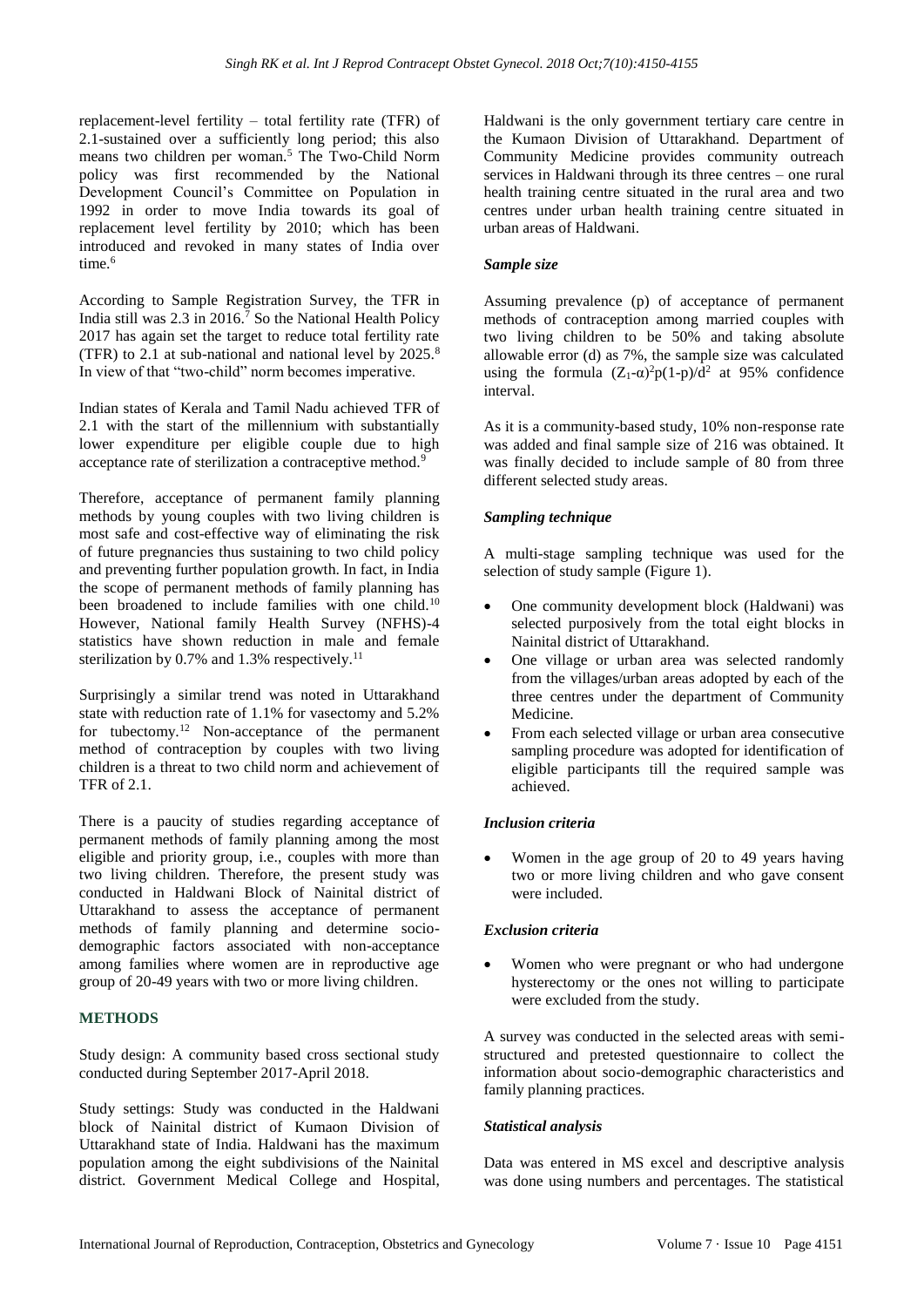analysis was done using the software R (R Foundation for Statistical Computing, Vienna, Austria; http://www.Rproject.org) version  $3.4.2$  (2017-09-28).<sup>13</sup> Chi-square test was used test association between variables and P- value < 0.05 was considered as statistically significant.Ethical consideration: Due ethical clearance was taken from the Institute Ethical Committee of Government Medical College Haldwani, Nainital, India.



**Figure 1: Selection of study sample**

#### **RESULTS**

A total of 221 subjects participated in the present study. The mean (SD) age of women in the study was 31.21 (05.26) years and the median age was 30 years ranging from 20-43 years. About half (52.90%) of women were in age-group of 30-39 years. Fifteen percent of study subjects were illiterate.

Majority (78.73%) were residing in nuclear families. Around forty percent of couples had more than two living children. The detailed socio-demographic profile of the interviewed subjects is given in Table 1.

#### **Table 1: Socio-demographic profile of study participants.**

| <b>Variables</b>                      |                       | <b>Frequency</b> | <b>Percent</b> |
|---------------------------------------|-----------------------|------------------|----------------|
| Age of wife                           | $20-29$               | 82               | 37.10          |
|                                       | 30-39                 | 117              | 52.90          |
|                                       | 40-49                 | 22               | 10.00          |
| <b>Education</b> status<br>of wife    | Illiterate            | 34               | 15.38          |
|                                       | Primary               | 33               | 14.93          |
|                                       | Secondary             | 82               | 37.10          |
|                                       | Higher<br>secondary   | 32               | 14.48          |
|                                       | Graduate<br>and above | 40               | 18.10          |
|                                       | Illiterate            | 27               | 12.22          |
|                                       | Primary               | 28               | 12.67          |
| <b>Education</b> status<br>of husband | Secondary             | 71               | 32.13          |
|                                       | Higher<br>secondary   | 45               | 20.36          |
|                                       | Graduate<br>and above | 50               | 22.62          |
| Religion                              | Hindu                 | 198              | 89.59          |
|                                       | Muslim                | 19               | 08.60          |
|                                       | Sikh                  | 4                | 01.81          |
| Residence                             | Rural                 | 77               | 34.84          |
|                                       | Urban                 | 144              | 65.16          |
|                                       | Joint                 | 47               | 21.27          |
| Type of family                        | Nuclear               | 174              | 78.73          |
|                                       | $\overline{c}$        | 131              | 59.28          |
|                                       | 3                     | 60               | 27.15          |
| No. of living<br>children             | $\overline{4}$        | 23               | 10.41          |
|                                       | 5                     | 5                | 02.26          |
|                                       | 6                     | $\overline{2}$   | 00.90          |

The present study showed that permanent method of contraception was used by only 34.39% of all the interviewed couples, out of which majority (96.05%) were acceptors of tubectomy while only 3.95% preferred vasectomy. Eighty-six (38.91%) couples with more than two living children were using temporary method of contraception, of which majority were either using condoms or oral contraceptive pills (OCPs). Interestingly, only 4.94% of the target couples chose long term temporary contraceptive - Copper-T. One in four couples were not using any contraceptive method (Table 2).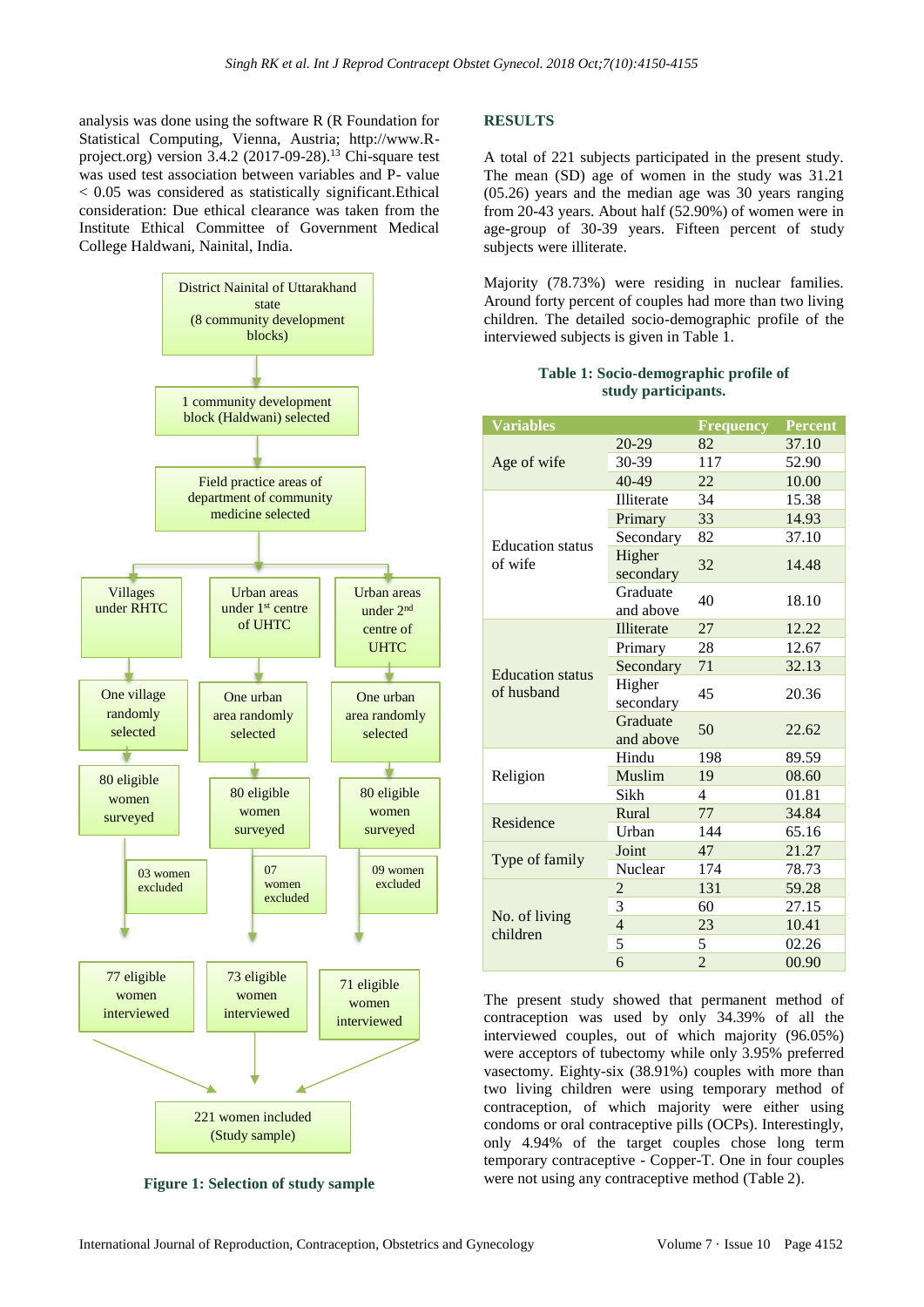| Current contraception practices $(n=221)$ | <b>Frequency</b> | <b>Percent</b> | 95% CI      |  |  |
|-------------------------------------------|------------------|----------------|-------------|--|--|
| No modern method of family planning       | 59               | 26.70          | 21.09-33.13 |  |  |
| Temporary methods of family planning      | 86               | 38.91          | 32.51-45.70 |  |  |
| Permanent methods of family planning      | 76               | 34.39          | 28.23-41.10 |  |  |
| Type of contraceptive method $(n=162)$    |                  |                |             |  |  |
| Tubectomy                                 | 73               | 45.06          | 37.30-53.05 |  |  |
| Vasectomy                                 | 03               | 01.85          | 00.47-05.74 |  |  |
| Copper-T                                  | 08               | 04.94          | 02.31-09.83 |  |  |
| Oral contraceptive pills                  | 39               | 24.07          | 17.86-31.54 |  |  |
| Condom                                    | 39               | 24.07          | 17.86-31.54 |  |  |
| $CI =$ confidence interval                |                  |                |             |  |  |

**Table 2: Contraceptive practices among families with two living children.**

#### **Table 3: Association of socio-demographic variables and acceptance of permanent methods of family planning.**

|                             | <b>Permanent method of contraception</b> |                    |               |                         |               |         |
|-----------------------------|------------------------------------------|--------------------|---------------|-------------------------|---------------|---------|
| Socio-demographic variables |                                          | Acceptors $(n=76)$ |               | Non-acceptors $(n=145)$ |               | p-value |
|                             |                                          | <b>Number</b>      | $\frac{0}{0}$ | <b>Number</b>           | $\frac{6}{9}$ |         |
| Age of wife                 | $20-29$                                  | 16                 | 19.50         | 66                      | 80.50         | 0.001   |
|                             | $30-39$                                  | 49                 | 41.90         | 68                      | 58.10         |         |
|                             | $40-49$                                  | 11                 | 50.00         | 11                      | 50.00         |         |
| Literacy status of wife     | Illiterate                               | 14                 | 41.18         | 20                      | 58.82         | 0.478   |
|                             | Literate                                 | 62                 | 33.16         | 125                     | 66.84         |         |
| Literacy status of husband  | Illiterate                               | 14                 | 51.85         | 13                      | 48.15         | 0.068   |
|                             | Literate                                 | 62                 | 31.96         | 132                     | 68.04         |         |
| Residence                   | Rural                                    | 21                 | 27.27         | 56                      | 72.73         | 0.138   |
|                             | Urban                                    | 55                 | 38.19         | 89                      | 61.81         |         |
| Type of family              | Joint                                    | 8                  | 17.02         | 39                      | 82.98         | 0.008   |
|                             | <b>Nuclear</b>                           | 68                 | 39.08         | 106                     | 60.92         |         |
| Religion                    | Hindu                                    | 69                 | 34.85         | 129                     | 65.15         | 0.849   |
|                             | <b>Others</b>                            | 7                  | 30.43         | 16                      | 69.57         |         |
| No. of children             | 02                                       | 32                 | 24.43         | 99                      | 75.57         | 0.0003  |
|                             | 03                                       | 32                 | 53.33         | 28                      | 46.67         |         |
|                             | $\geq 4$                                 | 12                 | 40.00         | 18                      | 60.00         |         |
| No. of male children        | $\Omega$                                 | 2                  | 6.25          | 30                      | 93.75         | 0.001   |
|                             | 1                                        | 38                 | 36.54         | 66                      | 63.46         |         |
|                             | 2 or more                                | 36                 | 42.35         | 49                      | 57.65         |         |

In the current study, acceptance of permanent methods for limiting family size was significantly less in couples with women belonging to lower reproductive age–group, and acceptance increased with the age of the woman. Literacy status of the wife or husband was not seen to play any significant role in acceptance of permanent methods of contraception. Significantly higher acceptance was observed in couples with nuclear families and with more number of children, especially, male children (Table 3).

#### **DISCUSSION**

India's rapidly growing population is the most serious obstacle to its economic development. With the acceptance of the small-family norm, though the existing size of population will not reduce abruptly, but it will

positively slow-down the rate at which population is increasing.

In the present study, only one-third of the couples were found to be using permanent methods of contraception. Tubectomy was accepted by 73 (33.03%) and vasectomy by only three (1.36%) couples. In India, the data of National Family Health Survey (NFHS)-4, too shows high (36.0%) and extremely low (0.3%) preference for tubectomy and vasectomy, respectively.<sup>11</sup> Similarly, NFHS-4 results for Uttarakhand depicts acceptors of female and male sterilization as 27.4% and 0.7%, respectively.<sup>12</sup> Studies done by Banerjee B and Gadre et al. also depict inclination towards tubectomy over vasectomy.14,15

In the present study, couples not using any contraceptive method-neither permanent nor temporary – in spite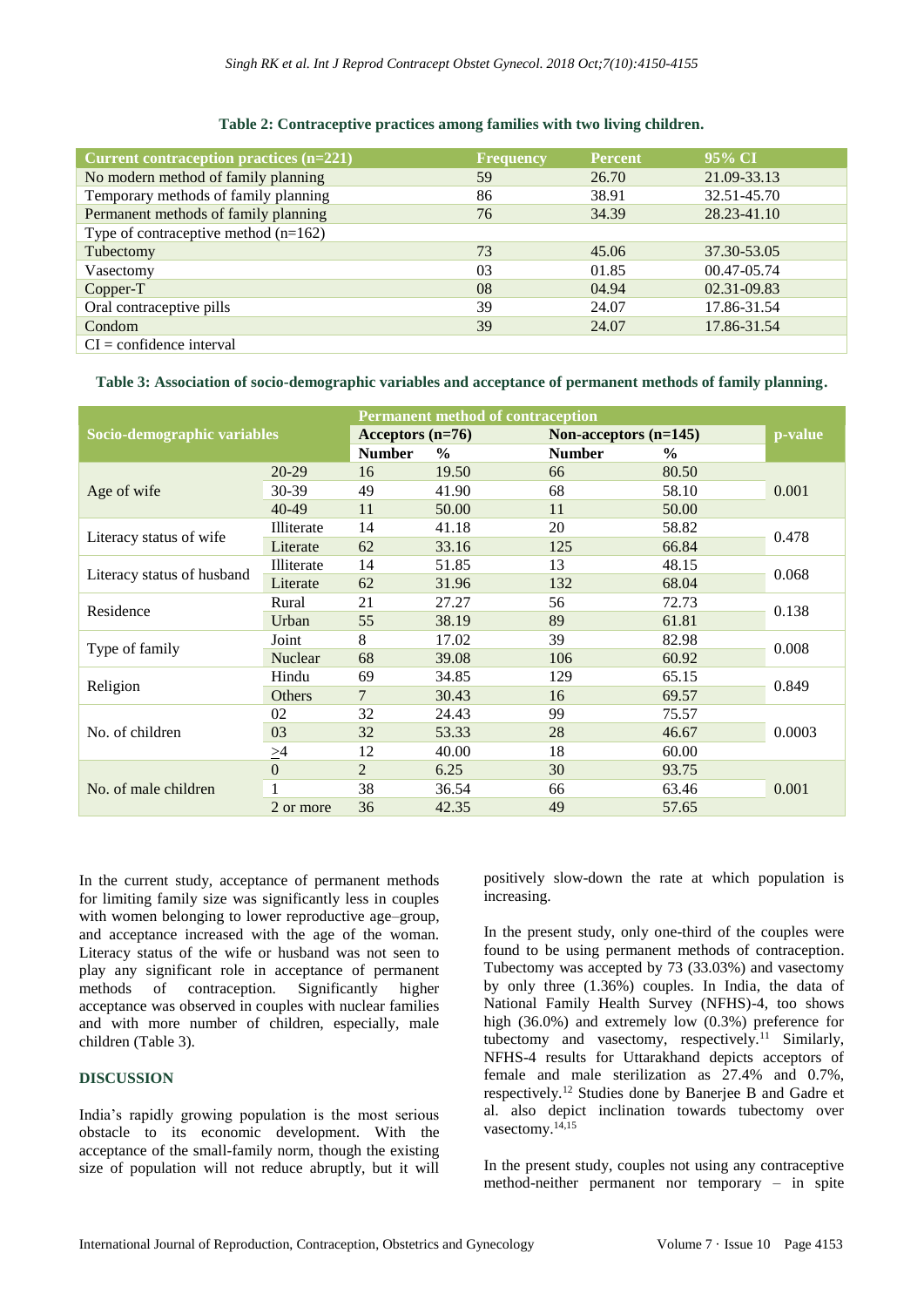having at least two living children were 26.7%. Only 4.94% couples opted for Copper-T while majority chose either condoms or OCPs. The percentage of intra-uterine contraceptive device (IUCD) usage in the present study is slightly higher than the results provided by NFHS-4 where use of IUCD has been depicted as 1.5% and 1.6% in India and Uttarakhand, respectively.<sup>11,12</sup> Nonacceptance of long acting IUCDs may be associated with discomfort of undergoing a procedure and fear of sideeffects, which may further be linked with lack of awareness that the side-effects are minimum and subside within a few months. Interestingly, preference for long acting temporary methods of family planning is quite high in Ethiopia as shown in the study conducted by Mota et al.; but the methods preferred by Ethiopian women were mainly implants, and acceptance of Copper containing IUCDs has been revealed to be relatively  $\log^{16}$ 

Number of living children was found to significantly affect the decision of limiting family by undergoing sterilization operation. More than half of the couples with three children accepted permanent method while acceptance was only one-fourth in case of two children. Similar results were obtained by Girdhar et al. in a study conducted in rural Ludhiana; they too found parity to be significantly related to non-acceptance.<sup>17</sup> Bharadwaj et al., depicted highest (more than 80%) acceptance in couples with two children in their decadal analysis of trends of permanent sterilization.<sup>18</sup> But their study was facility based, and the population visiting a health institute may have differential characteristics and may not represent the community; this may explain the difference with present study.

Non-acceptors of permanent methods were seen to be higher in couples with women belonging to lower agegroup and decreased with increase in age of women. Girdhar et al had similar findings, but Banerjee B. in West Bengal made different observations.<sup>14,17</sup> In India there is trend of marriage of women in early twenties, so children of women belonging to age-group 20-29 years are usually of younger age-group; the surety of thriving of these children increases with increase in age which in turn lessens the possible need to conceive in future and thence increases the acceptance of permanent methods of contraception in women of higher age-group.

Although studies conducted by Banerjee B and Bharadwaj et al show that permanent contraceptive methods was opted more by educated females, but in present study, acceptance of permanent method was found to be higher among illiterate women and husbands, however the association was not significant.<sup>14,18</sup> Even though it might seem ironical that acceptance of permanent method was significantly lower among literate couples, but it can be explained by the fact that literacy helps married men and women choose other methods among the basket of approaches for contraception as per their needs. Also, literate couples feel more in control of their sexual life and therefore do not feel the need of undergoing sterilization for limiting their family. Acceptors of permanent methods of contraception were more in urban area than in rural, although the difference was not significant, which may be due to better availability and accessibility of health facilities in urban areas.

Religion of the couples was not found to affect the decision of accepting permanent methods of contraception, but in other studies acceptance of contraception was found to be significantly less among the Muslims.<sup>14,18,19</sup> Non-acceptors were significantly higher among the couples living in joint families. This suggests the influence of family in decision making among couples. Girdhar et al has shown acceptance of permanent methods more in subjects residing in nuclear family, but in the study by Banerjee B no difference was observed regarding contraceptive usage in relation to type of family. Discrepancies can be linked with diverse socio-demographic backgrounds of different parts of India. $14,17$ 

Although acceptance of permanent methods of contraception increased with increase in number of male children, but around six percent couples opted for limiting their families even without a male child and one third couples if they had one male child. In a decadal analysis, Bharadwaj et al. have depicted 32.3% couples accepting sterilization operation without a male child and 44.3% after one male child; but their study was hospital based. Girdhar et al, too found that more than half of the couples with two male children accepted permanent method, while only 1.2% couples with no male children made that choice.<sup>17,18</sup> This result points towards the fact that inclination of having male child is hindering the choice of limiting family after two children. Pathak et al., in their study, has also concluded male child preference as the major reason for not accepting contraception after two children.<sup>20</sup>

#### **CONCLUSION**

From the present study it can be concluded that nonacceptance of permanent method of contraception for limiting the family after two children was very high in the community. Even inclination towards long acting contraceptive methods like, IUCDs was also seen to be very less. Non-acceptors were especially high in case of women belonging to lower age-group, those living in joint families, and among educated couples. Desire for male child was found to significantly affect limiting the family size.

#### *Recommendations*

It is recommended to create awareness regarding permanent methods of contraception and emphasize that uneasiness linked with the procedure of sterilization is far less a price paid than the difficulties associated with an